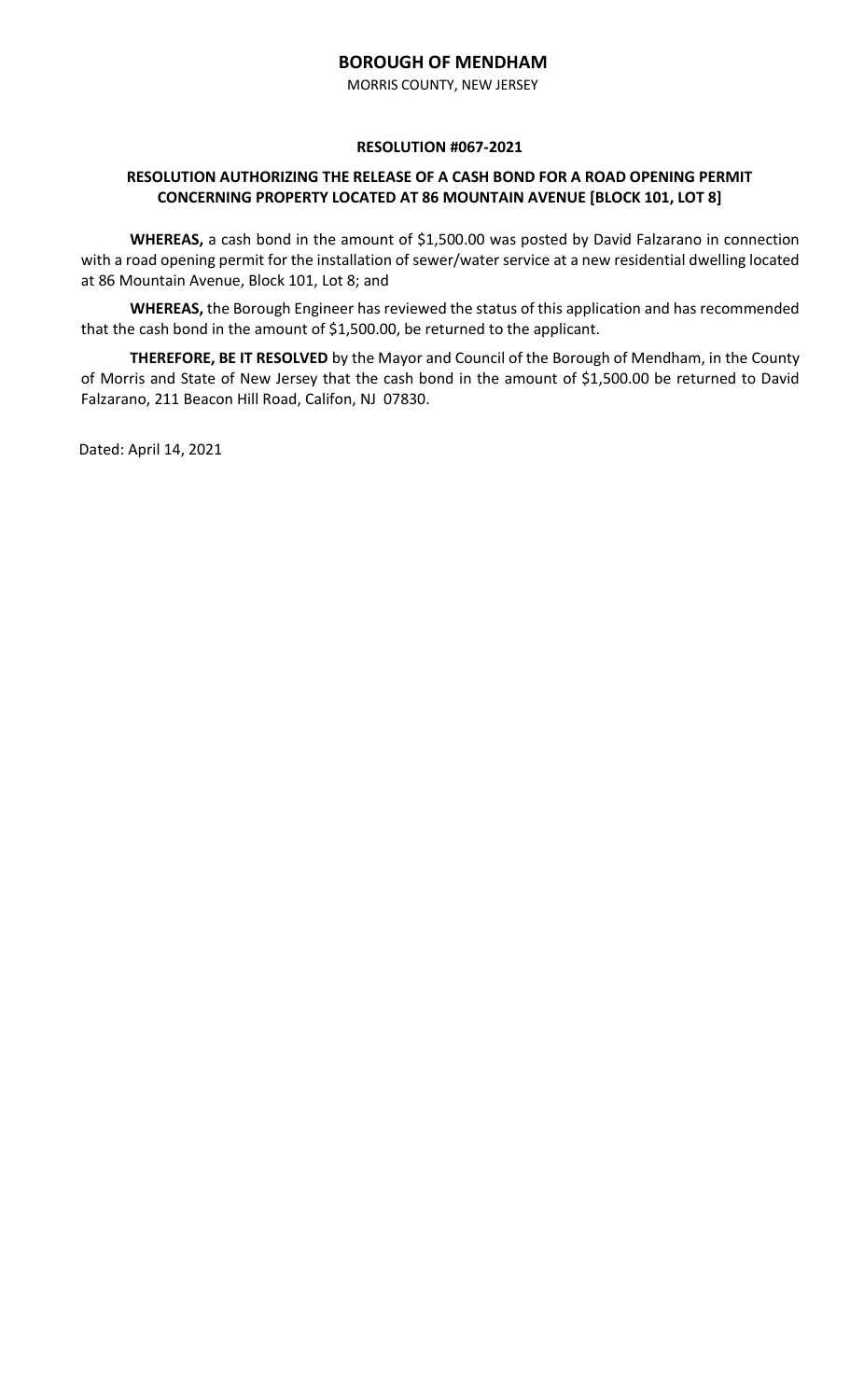# **BOROUGH OF MENDHAM MORRIS COUNTY, NEW JERSEY**

#### **RESOLUTION #072-2021**

## **RESOLUTION PROVIDING FOR EMERGENCY TEMPORARY APPROPRIATIONS FOR THE MONTH OF MAY FOR THE CURRENT BUDGET**

**WHEREAS**, an emergent condition has arisen with respect to a delay in the adoption of the official budget for calendar year 2021 and no adequate provision has been made in the 2021 temporary appropriations for expenditures for the month of May and N.J.S.A. 40A: 4-20 provides for the creation of an emergency temporary appropriation for the purposes herein; and

**WHEREAS**, the total emergency temporary resolutions adopted in the year 2021 pursuant to the provision of N.J.S.A. 40A: 4-20 including this resolution total \$1,175,616.00.

**THEREFORE, BE IT RESOLVED** by the Council of the Borough of Mendham, Morris County, New Jersey (not less than two-thirds of all the members therefore affirmatively concurring) as follows:

- 1. The emergency temporary appropriations shall be made for the 2021 temporary budget in the amount of \$587,808.00.
- 2. That said emergency temporary appropriations will be provided for in the 2021 budget.
- 3. The Borough Clerk shall file one (1) certified copy of this resolution with the Director of the Division of Local Government Services and with the Borough's Chief Financial Officer.

The following emergency temporary appropriations by account are as follows:

|     | <b>ACCOUNT</b>                               | <b>TEMPORARY EMERGENCY</b><br><b>APPROPRIATION AMOUNT</b> |
|-----|----------------------------------------------|-----------------------------------------------------------|
| 20  | <b>General Government</b>                    |                                                           |
| 100 | Administrative and Executive                 |                                                           |
|     | Salaries and Wages                           | \$<br>10,000.00                                           |
|     | <b>Other Expenses</b>                        | 2,000.00                                                  |
| 101 | <b>Organization Contributions</b>            |                                                           |
|     | <b>Other Expenses</b>                        | .00                                                       |
| 102 | Purchasing                                   |                                                           |
|     | <b>Other Expenses</b>                        | .00                                                       |
| 103 | <b>Communications and Public Information</b> |                                                           |
|     | Salaries and Wages                           | 2,000.00                                                  |
|     | <b>Other Expenses</b>                        | 3,000.00                                                  |
| 105 | Human Resources - Personnel and Payroll      |                                                           |
|     | Salaries and Wages                           | 2,000.00                                                  |
|     | <b>Other Expenses</b>                        | .00                                                       |
| 110 | Mayor and Council                            |                                                           |
|     | Salaries and Wages                           | .00                                                       |
|     | <b>Other Expenses</b>                        | 1,000.00                                                  |
| 120 | <b>Municipal Clerk</b>                       |                                                           |
|     | Salaries and Wages                           | 7,000.00                                                  |
|     | <b>Other Expenses</b>                        | 2,000.00                                                  |
| 130 | Financial Administration-Treasury            |                                                           |
|     | Salaries and Wages                           | 5,000.00                                                  |
|     | <b>Other Expenses</b>                        | 5,000.00                                                  |
| 135 | <b>Audit Services</b>                        |                                                           |
|     | <b>Other Expenses</b>                        | 4,000.00                                                  |
| 140 | <b>Computerized Data Processing</b>          |                                                           |
|     | <b>Other Expenses</b>                        | 10,000.00                                                 |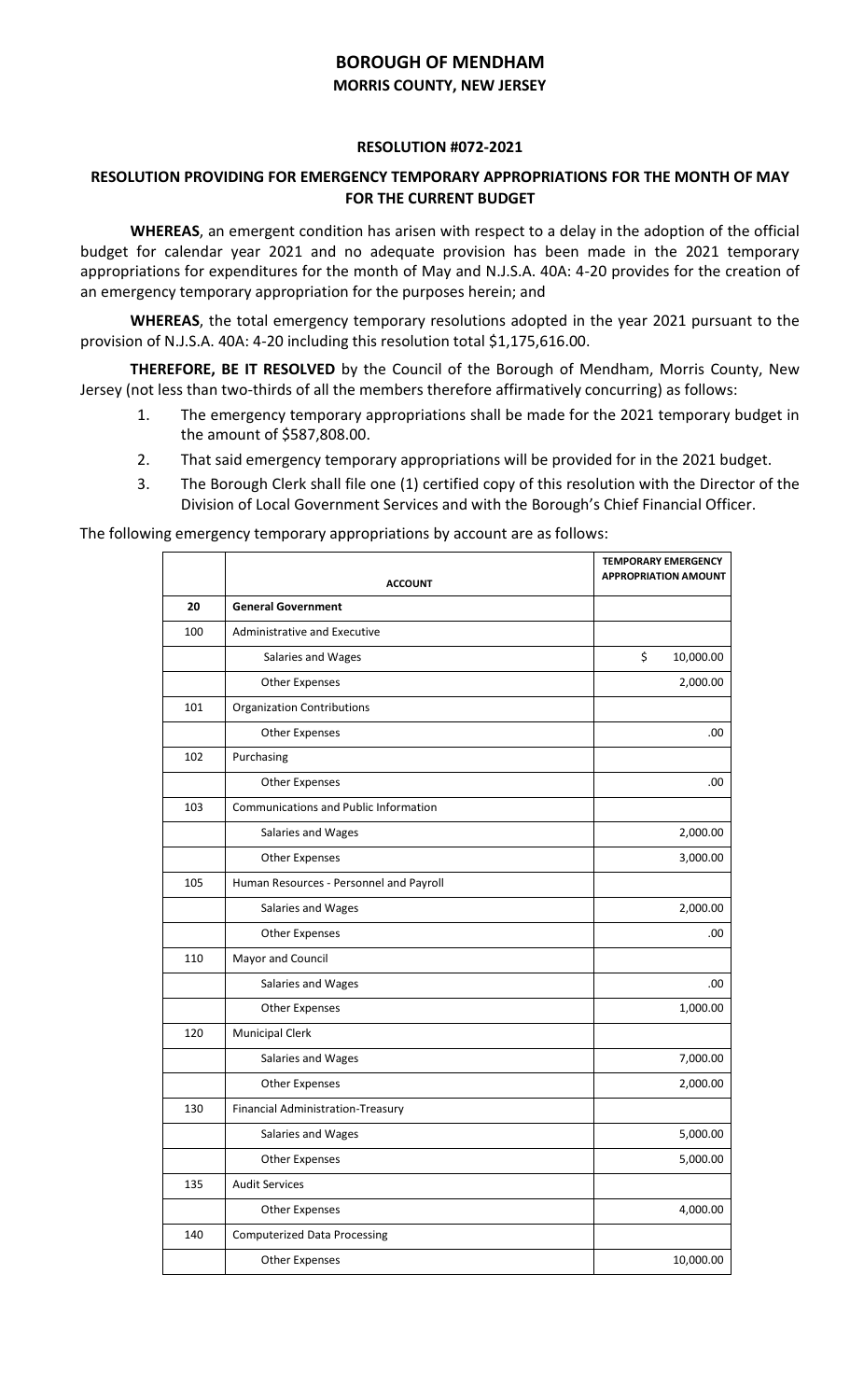| 145 | Revenue Administration - Tax Collection      |          |
|-----|----------------------------------------------|----------|
|     | Salaries and Wages                           | 1,000.00 |
|     | <b>Other Expenses</b>                        | 2,000.00 |
| 150 | Tax Assessment Administration - Tax Assessor |          |
|     | Salaries and Wages                           | 3,500.00 |
|     | Other Expenses                               | 808.00   |

| 155 | Annual Legal Professional Services Contract       |            |
|-----|---------------------------------------------------|------------|
|     | Other Expenses                                    | 10,000.00  |
| 165 | <b>Engineering Services</b>                       |            |
|     | <b>Other Expenses</b>                             | 10,000.00  |
| 21  | <b>Land Use Administration</b>                    |            |
| 180 | <b>Planning Board</b>                             |            |
|     | Salaries and Wages                                | 1,000.00   |
|     | <b>Other Expenses</b>                             | 3,000.00   |
| 181 | <b>Historic Preservation Commission</b>           |            |
|     | Other Expenses                                    | 2,000.00   |
| 185 | Zoning Board of Adjustment                        |            |
|     | <b>Other Expenses</b>                             | 3,000.00   |
| 22  | <b>Uniform Construction Code/Code Enforcement</b> |            |
| 195 | <b>Uniform Construction Code</b>                  |            |
|     | Salaries and Wages                                | 10,000.00  |
|     | <b>Other Expenses</b>                             | 1,000.00   |
| 196 | Code Enforcement - Zoning                         |            |
|     | Salaries and Wages                                | 2,500.00   |
|     | Other Expenses                                    | 500.00     |
| 23  | Insurance                                         |            |
| 210 | Liability Insurance                               |            |
|     | <b>Other Expenses</b>                             | 32,000.00  |
| 215 | <b>Workers Compensation Insurance</b>             |            |
|     | <b>Other Expenses</b>                             | 32,000.00  |
| 220 | <b>Employee Group Insurance</b>                   |            |
|     | <b>Other Expenses</b>                             | 70,000.00  |
| 225 | Unemployment Insurance                            |            |
|     | <b>Other Expenses</b>                             | 2,000.00   |
| 226 | Disability Insurance - Long Term                  |            |
|     | <b>Other Expenses</b>                             | 2,000.00   |
| 25  | <b>Public Safety</b>                              |            |
| 240 | Police                                            |            |
|     | Salaries and Wages                                | 100,000.00 |
|     | <b>Other Expenses</b>                             | 10,000.00  |
| 250 | Police Dispatch                                   |            |
|     | <b>Other Expenses</b>                             | 0.00       |
| 252 | Office of Emergency Management                    |            |
|     | Salaries and Wages                                | 1,700.00   |
|     | <b>Other Expenses</b>                             | 500.00     |
| 255 | Aid to Volunteer Fire Company                     |            |
|     | <b>Other Expenses</b>                             | 2,000.00   |
| 260 | Aid to Volunteer Ambulance Company                |            |
|     | <b>Other Expenses</b>                             | 2,000.00   |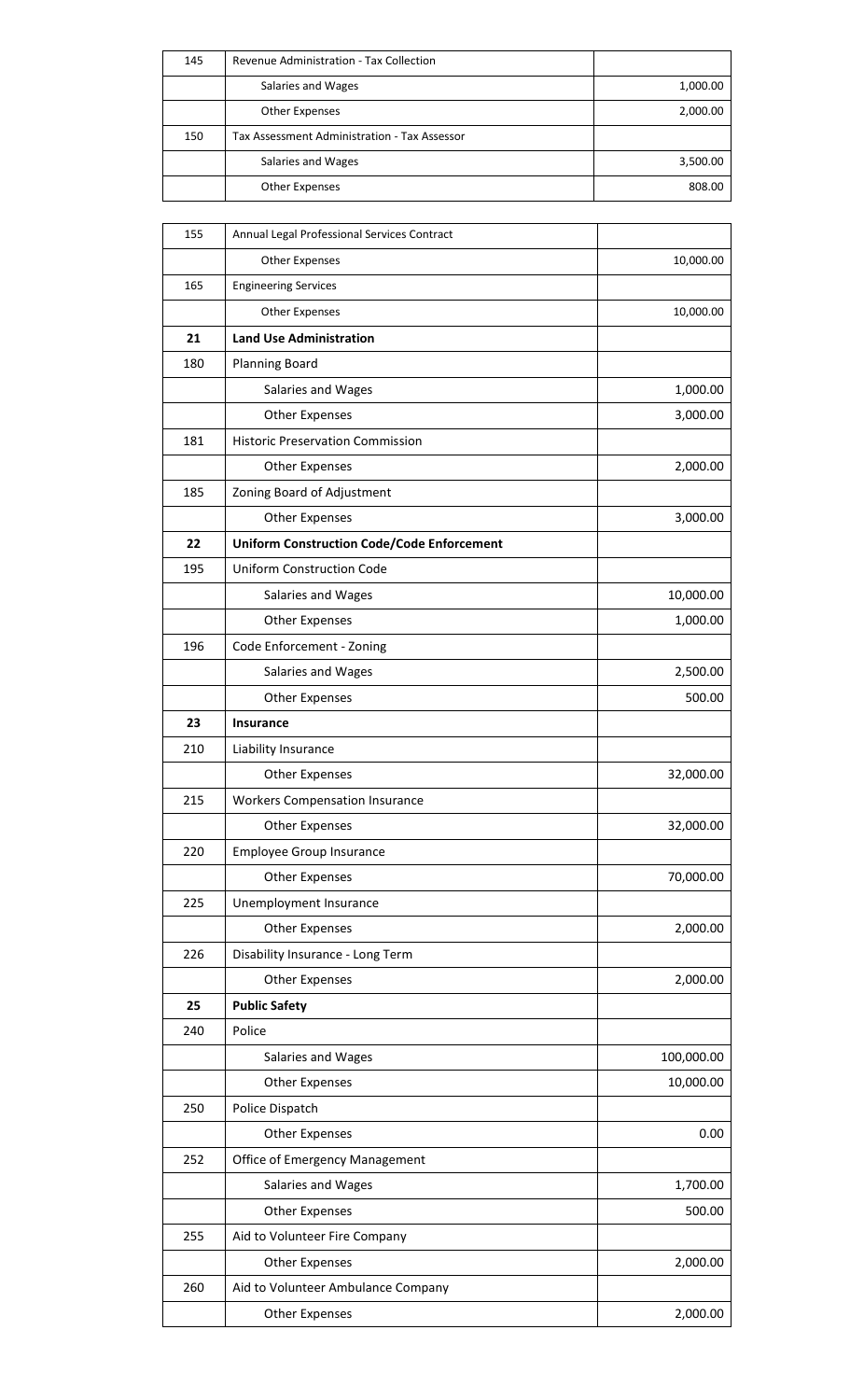| 265 | <b>Fire Prevention</b>                              |            |
|-----|-----------------------------------------------------|------------|
|     | Salaries and Wages                                  | 2,000.00   |
|     | <b>Other Expenses</b>                               | 1,000.00   |
| 504 | Fire Hydrant Service                                |            |
|     | <b>Other Expenses</b>                               | 10,000.00  |
| 26  | <b>Public Works</b>                                 |            |
| 290 | <b>Streets and Road Maintenance</b>                 |            |
|     | Salaries and Wages                                  | 40,000.00  |
|     | <b>Other Expenses</b>                               | 8,000.00   |
| 300 | Other Public Works Functions Shade Tree Maintenance |            |
|     | Other Expenses                                      | 2,000.00   |
| 305 | Solid Waste Collection                              |            |
|     | <b>Other Expenses</b>                               | 30,000.00  |
| 310 | <b>Buildings and Grounds</b>                        |            |
|     | <b>Other Expenses</b>                               | 10,000.00  |
| 315 | Vehicle Maintenance                                 |            |
|     | Salaries and Wages                                  | 4,500.00   |
|     | <b>Other Expenses</b>                               | 5,000.00   |
| 325 | Community Services (Kelly) Act                      |            |
|     | <b>Other Expenses</b>                               | .00        |
| 27  | <b>Health &amp; Human Services</b>                  |            |
| 330 | Board of Health                                     |            |
|     | Salaries and Wages                                  | \$<br>0.00 |
|     | <b>Other Expenses</b>                               | 11,000.00  |
| 335 | <b>Environmental Health Services</b>                |            |
|     |                                                     |            |
|     | Other Expenses                                      | 800.00     |
| 340 | <b>Animal Control Services</b>                      |            |
|     | Other Expenses                                      | 500.00     |
| 360 | Senior Citizen Services & Programs                  |            |
|     | <b>Other Expenses</b>                               | 5,000.00   |
| 28  | <b>Recreation</b>                                   |            |
| 370 | <b>Recreation Services</b>                          |            |
|     | Salaries and Wages                                  | 1,000.00   |
|     | <b>Other Expenses</b>                               | 5,000.00   |
| 375 | <b>Maintenance of Parks</b>                         |            |
|     | <b>Other Expenses</b>                               | 5,000.00   |
| 29  | <b>Education</b>                                    |            |
| 393 | Aid to Private Library                              |            |
|     | <b>Other Expenses</b>                               | 16,000.00  |
| 31  | <b>Utility &amp; bulk Expenses</b>                  |            |
| 430 | Electricity                                         |            |
|     | <b>Other Expenses</b>                               | 4,000.00   |
| 435 | <b>Street Lighting</b>                              |            |
|     | <b>Other Expenses</b>                               | 3,000.00   |
| 440 | Telephone                                           |            |
|     | <b>Other Expenses</b>                               | 5,000.00   |
| 445 | Water                                               |            |
|     | <b>Other Expenses</b>                               | 2,000.00   |
| 446 | <b>Natural Gas</b>                                  |            |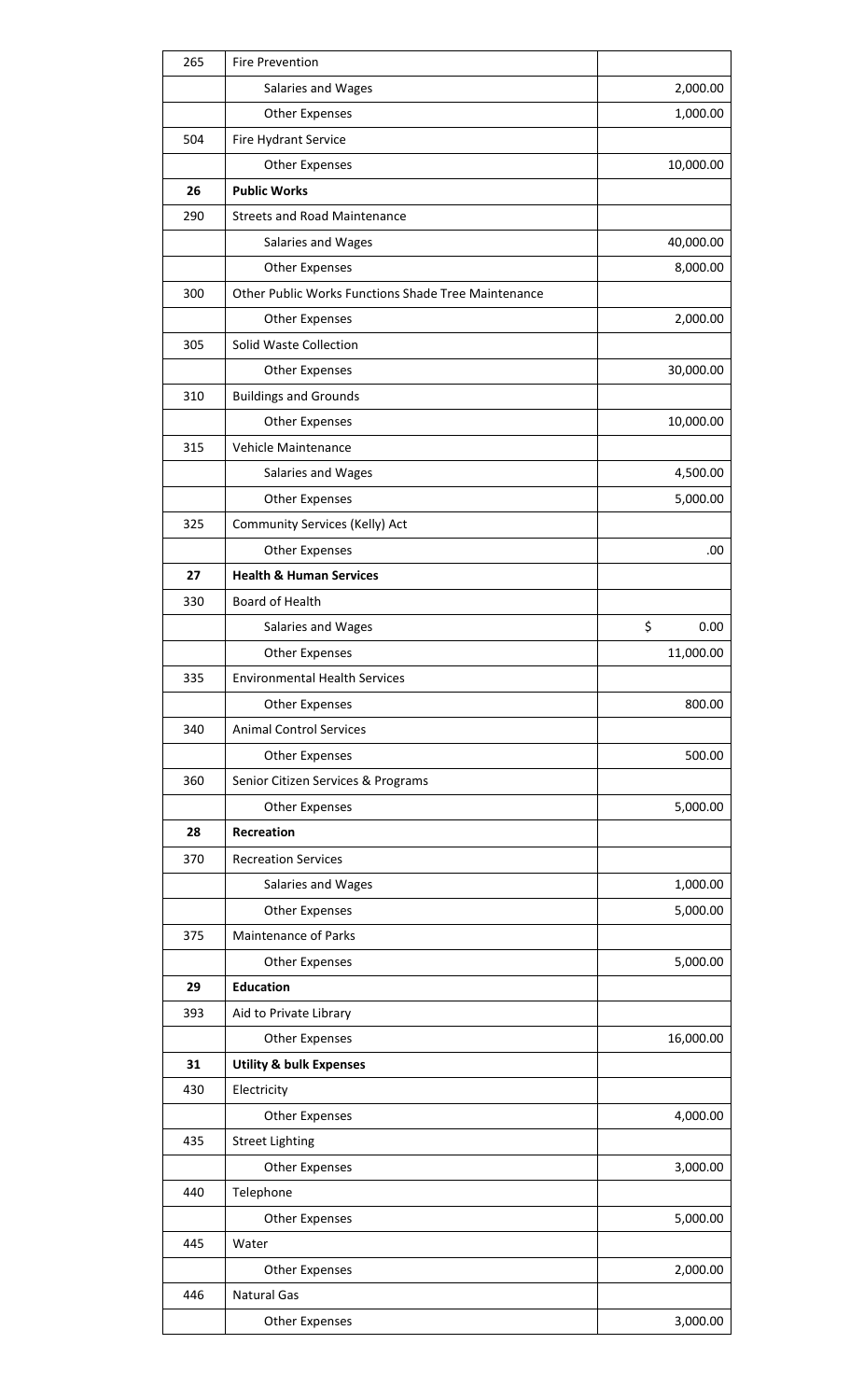| 450 | <b>Telecommunications - Cell Phones</b>        |              |
|-----|------------------------------------------------|--------------|
|     | <b>Other Expenses</b>                          | 3,000.00     |
| 447 | <b>Petroleum Products</b>                      |              |
|     | <b>Other Expenses</b>                          | 10,000.00    |
| 32  | <b>Recycling &amp; Landfill</b>                |              |
| 465 | Landfill Solid Waste Disposal Cost - Recycling |              |
|     | <b>Other Expenses</b>                          | 15,000.00    |
| 35  | Contingent                                     |              |
| 470 | Contingent                                     |              |
|     | <b>Other Expenses</b>                          | .00          |
| 36  | <b>Statutory Expenditures</b>                  |              |
| 471 | Public Employees Retirement System             |              |
|     | <b>Other Expenses</b>                          | 0.00         |
| 472 | <b>Social Security</b>                         |              |
|     | <b>Other Expenses</b>                          | 20,000.00    |
| 477 | Police & Fire Retirement System                |              |
|     | <b>Other Expenses</b>                          | 0.00         |
| 477 | Defined Contribution Retirement Program        |              |
|     | <b>Other Expenses</b>                          | 500.00       |
| 41  | <b>Federal &amp; State Grants</b>              |              |
| 770 | <b>Clean Communities Grant</b>                 |              |
|     | Salaries and Wages                             | .00          |
|     | <b>Other Expenses</b>                          | 2,000.00     |
| 43  | <b>Court &amp; Public Defender</b>             |              |
| 490 | <b>Municipal Court</b>                         |              |
|     | <b>Other Expenses</b>                          | 6,000.00     |
|     | <b>TOTAL</b>                                   | \$587,808.00 |

And,

**BE IT FURTHER RESOLVED** that all other Borough officials and employees are hereby authorized to take all action necessary and appropriate to effectuate the terms of this Resolution.

This Resolution shall take effect immediately.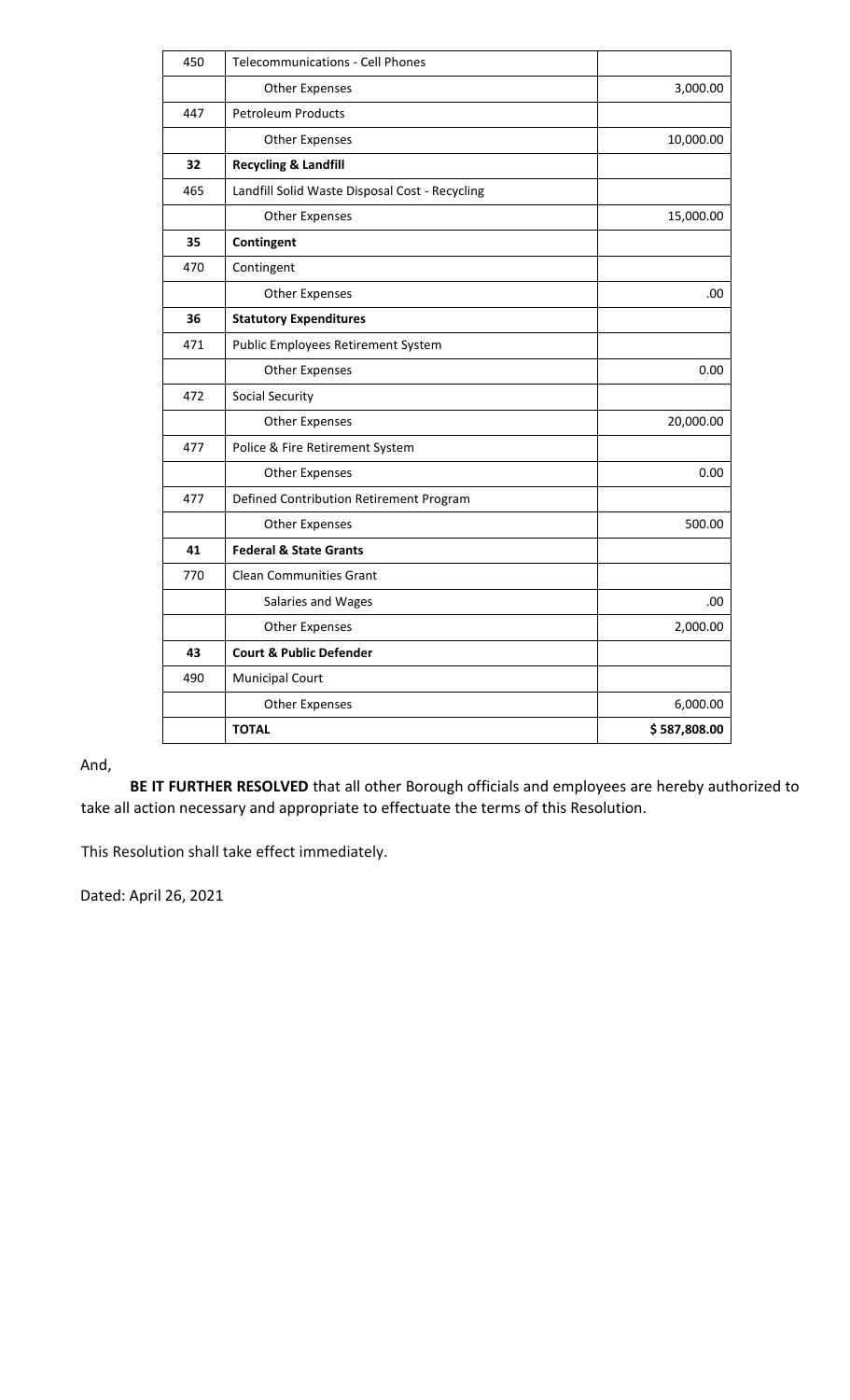MORRIS COUNTY, NEW JERSEY

### **RESOLUTION #073-2021**

## **RESOLUTION PROVIDING FOR EMERGENCY TEMPORARY APPROPRIATIONS FOR THE MONTH OF MAY FOR THE SEWER UTILITY BUDGET**

**WHEREAS**, an emergent condition has arisen with respect to a delay in the adoption of the official Sewer Utility Budget for calendar year 2021 and no adequate provision has been made in the 2021 temporary Sewer Utility appropriations for expenditures for the month of May and N.J.S.A. 40A:4-20 provides for the creation of an emergency temporary appropriation for the purposes above mentioned; and

**WHEREAS**, the total emergency temporary resolutions adopted in the year 2021 pursuant to the provision of N.J.S.A. 40A:4-20 including this resolution totals \$301,130.00.

**THEREFORE, BE IT RESOLVED** by the Council of the Borough of Mendham, Morris County, New Jersey (not less than two-thirds of all the members therefore affirmatively concurring) that in accordance with the provisions of N.J.S.A. 40A:4-20 as follows:

- 1. An emergency appropriation be and the same is hereby made for the 2021 Temporary Sewer Utility Budget in the amount of \$150, 565.00.
- 2. That said emergency temporary appropriations will be provided for in the 2021 Sewer Utility Budget.
- 3. That one (1) certified copy of this resolution be filed with the Director of the Division of Local Government Services and with the Borough's Chief Financial Officer.

| 55  | <b>SEWER UTILITY ACCOUNT</b>                | <b>TEMPORARY AMOUNT</b><br><b>APPROPRIATED</b> |
|-----|---------------------------------------------|------------------------------------------------|
| 501 | <b>Utility Salaries &amp; Wages - Sewer</b> |                                                |
|     | Salaries and Wages                          | \$20,000.00                                    |
| 503 | <b>Utility Operating - Billing</b>          |                                                |
|     | Salaries and Wages                          | 3,000.00                                       |
|     | <b>Other Expenses</b>                       | \$4,000.00                                     |
| 502 | <b>Utility Other Expenses - Sewer</b>       |                                                |
|     | <b>Other Expenses</b>                       | \$109,065.00                                   |
| 541 | <b>Contribution to Social Security</b>      |                                                |
|     | <b>Other Expenses</b>                       | \$4,000.00                                     |
| 542 | Unemployment Compensation Insurance         |                                                |
|     | <b>Other Expenses</b>                       | \$500.00                                       |
| 544 | <b>Statutory Expenses</b>                   |                                                |
|     | <b>Other Expenses</b>                       | \$10,000.00                                    |
|     | <b>Total</b>                                | \$150,565.00                                   |

The following are the emergency temporary appropriations by account:

And,

**BE IT FURTHER RESOLVED** that all other Borough officials and employees are hereby authorized to take all action necessary and appropriate to effectuate the terms of this Resolution.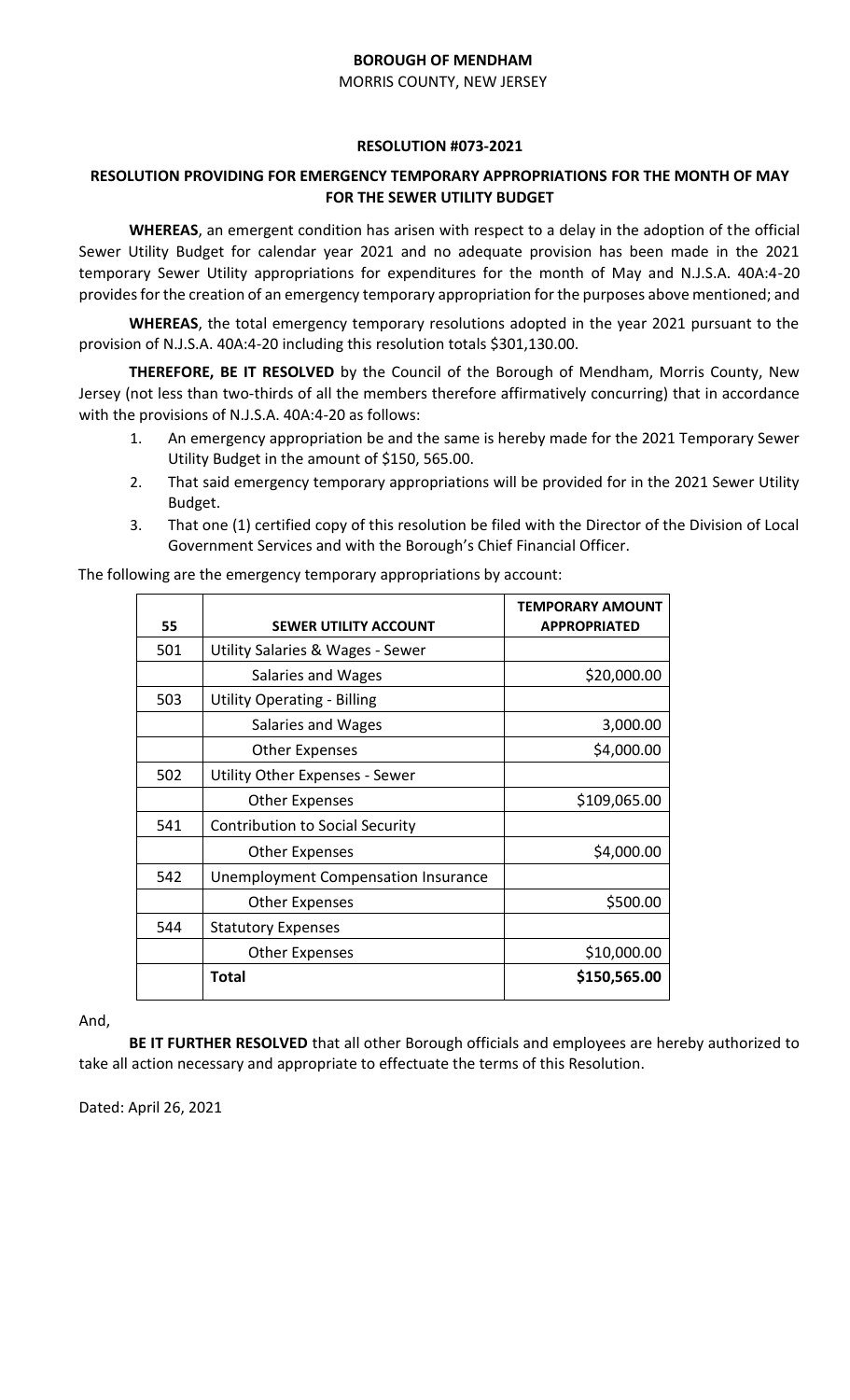## **BOROUGH OF MENDHAM MORRIS COUNTY, NEW JERSEY**

### **RESOLUTION #074-2021**

## **RESOLUTION AUTHORIZING THE CANCELLATION OF THE UNEXPENDED BALANCE AMOUNT NO LONGER NEEDED IN THE CURRENT FUND RESERVE ACCOUNT FOR LITIGATION**

**WHEREAS,** the Finance Committee, in consultation with the Borough Administration and Borough Auditor, has determined that the Current Fund Reserve for Litigation is no longer needed for the operations of the Borough; and

**WHEREAS,** the unexpended balance amount in the Current Fund Reserve for Litigation is \$430,420.60.

**THEREFORE, BE IT RESOLVED** by the Council of the Borough of Mendham that the Current Fund Reserve for Litigation is no longer needed for the operations of the Borough and shall be cancelled; and

**BE IT FURTHER RESOLVED** that all Borough employees and officials are hereby authorized and directed to take all action necessary and appropriate to effectuate the terms of this Resolution.

This Resolution shall take effect immediately.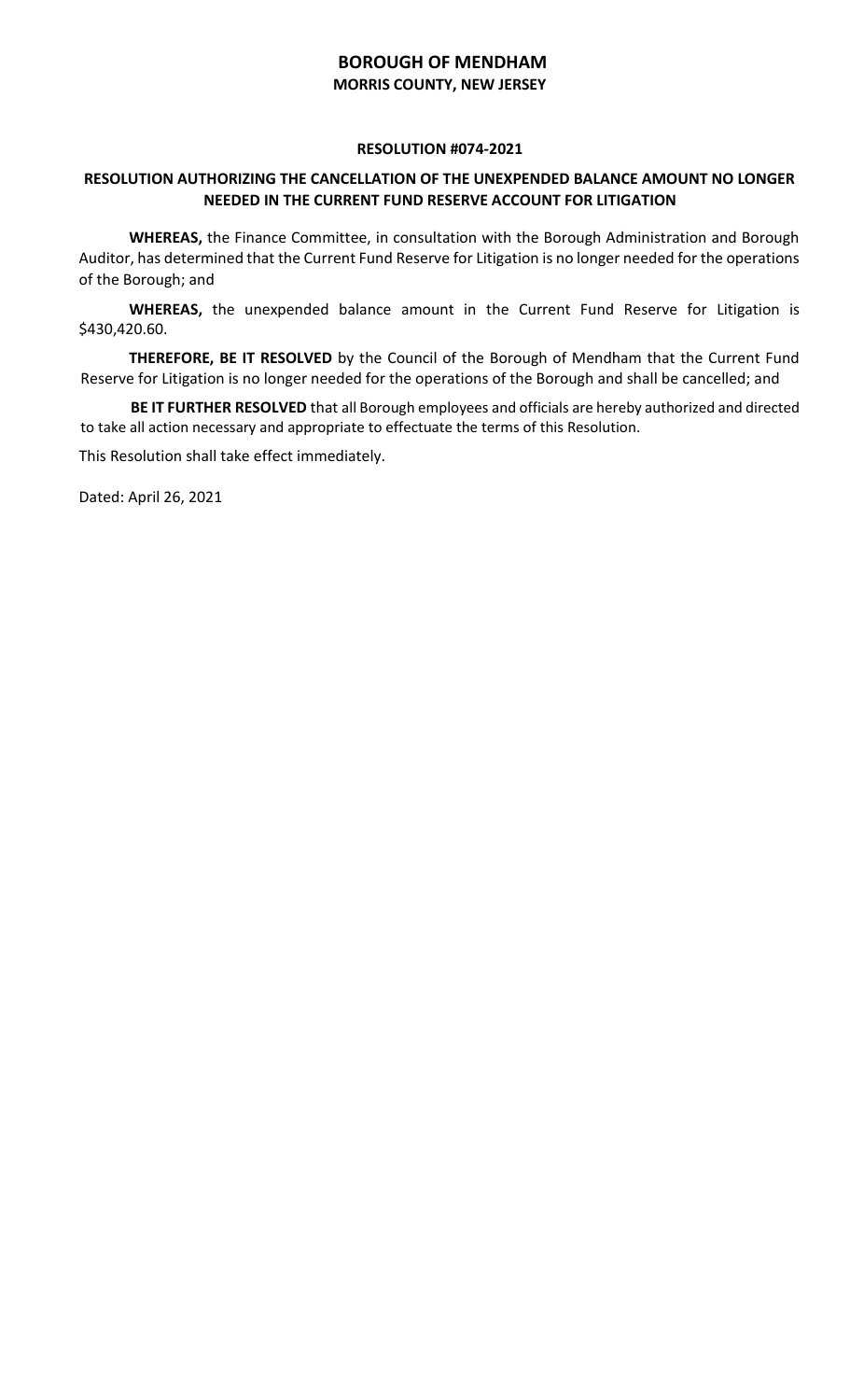MORRIS COUNTY, NEW JERSEY

### **RESOLUTION #075-2021**

## **RESOLUTION OF THE BOROUGH OF MENDHAM AUTHORIZING THE SETTLEMENT OF A CERTAIN TAX APPEAL FILED IN THE TAX COURT OF NEW JERSEY**

**WHEREAS**, an appeal of the 2016-2019 real property tax assessment for the following property had been filed in the Tax Court of New Jersey:

| <b>PROPERTY OWNER</b>       | <b>BLOCK</b> |       | <b>ADDRESS</b>   |
|-----------------------------|--------------|-------|------------------|
| <b>MTWOL Associates LLC</b> | 2001         | 23.01 | 45 Prentice Lane |

And;

**WHEREAS**, the Tax Assessor is of the opinion that it is in the best interest of the Borough to settle the Tax Court appeal matter.

**THEREFORE, BE IT RESOLVED**, by the Council of the Borough of Mendham, in the County of Morris, and State of New Jersey, as follows:

1. The settlement of the following tax appeals filed at the Tax Court of New Jersey is hereby authorized as follows:

| <b>PROPERTY OWNER</b>       | <b>YEAR</b> | <b>ORIGINAL ASSESSMENT</b> | <b>PROPOSED SETTLEMENT</b> |
|-----------------------------|-------------|----------------------------|----------------------------|
| <b>MTWOL Associates LLC</b> | 2016        | \$4,000,000                | \$4,000,000                |
| <b>MTWOL Associates LLC</b> | 2017        | \$4,000,000                | \$4,000,000                |
| <b>MTWOL Associates LLC</b> | 2018        | \$4,000,000                | \$3,750,000                |
| <b>MTWOL Associates LLC</b> | 2019        | \$4,000,000                | \$3,500,000                |

2. All municipal officials are hereby authorized to take whatever actions may be necessary to implement the terms of this Resolution.

3. The Tax Collector is hereby authorized to credit and/or refund the appropriate taxes in accordance with the terms of this resolution.

This Resolution shall take effect immediately.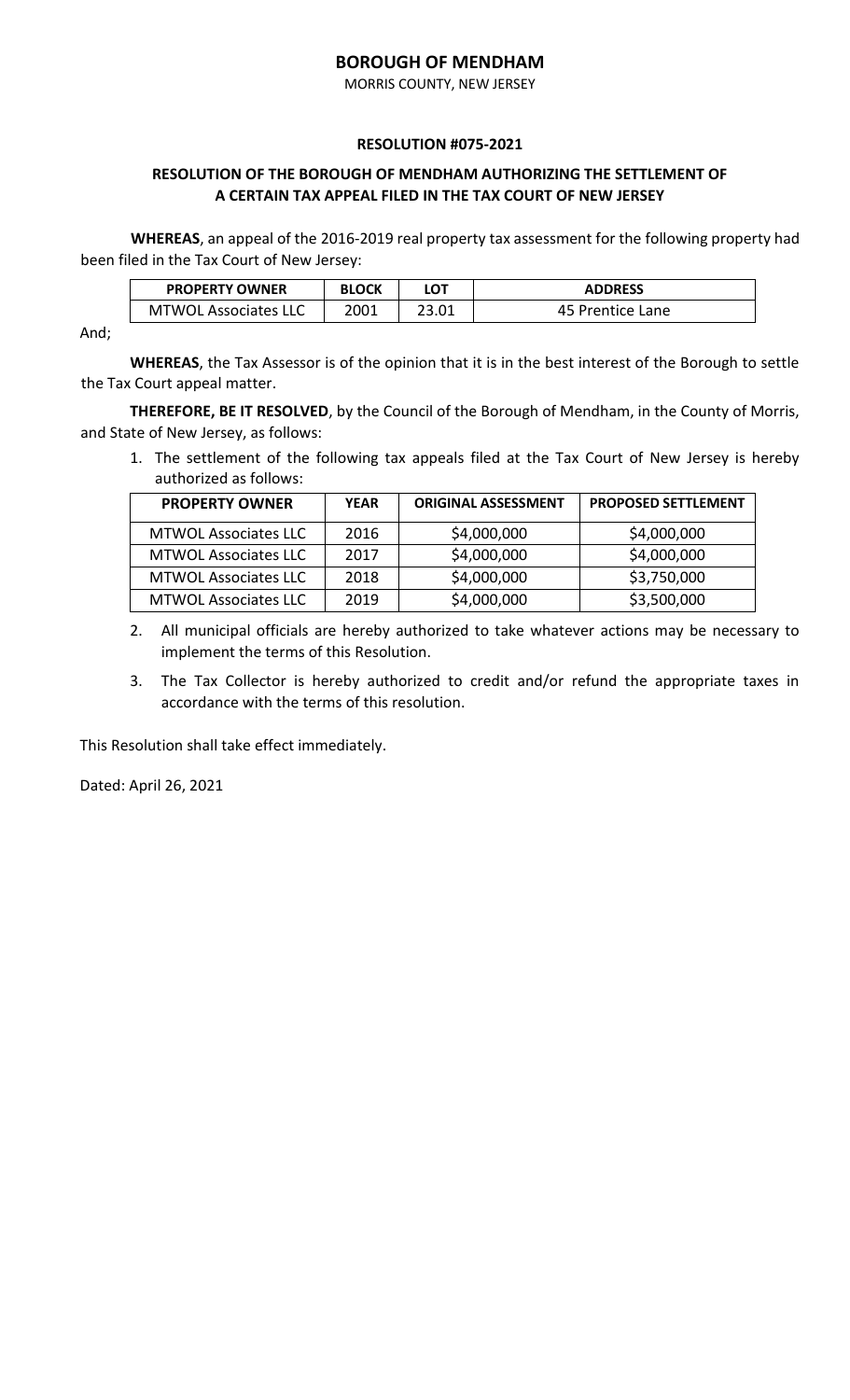MORRIS COUNTY, NEW JERSEY

### **RESOLUTION #076-2021**

### **RESOLUTION TO READ THE MUNICIPAL BUDGET FOR CALENDAR YEAR 2021 BY TITLE**

**WHEREAS,** N.J.S.A. 40A 4-8, as amended, provides that the municipal budget shall be read in full at the public hearing, or that it may be read by its title only if at least one week prior to the date of the hearing, and during the public hearing, complete copies of the budget were made available at no charge to each person requesting one; and

**WHEREAS**, the Municipal Clerk has certified that the budget summary was published in the official newspapers after the 2021 Municipal Budget was the introduced and approved by the Borough Council at its March 22, 2021 meeting; and

**WHEREAS**, in accordance with N.J.S.A. 40A:4-8, as amended, copies of the introduced and approved 2021 Municipal Budget were made available at no charge to each person requesting one.

**BE IT RESOLVED**, by the Council of the Borough of Mendham that it hereby declares that the conditions of N.J.S.A. 40A:4-8, as amended, have been met and therefore the municipal budget shall be read by title only at the public hearing.

This Resolution shall take effect immediately.